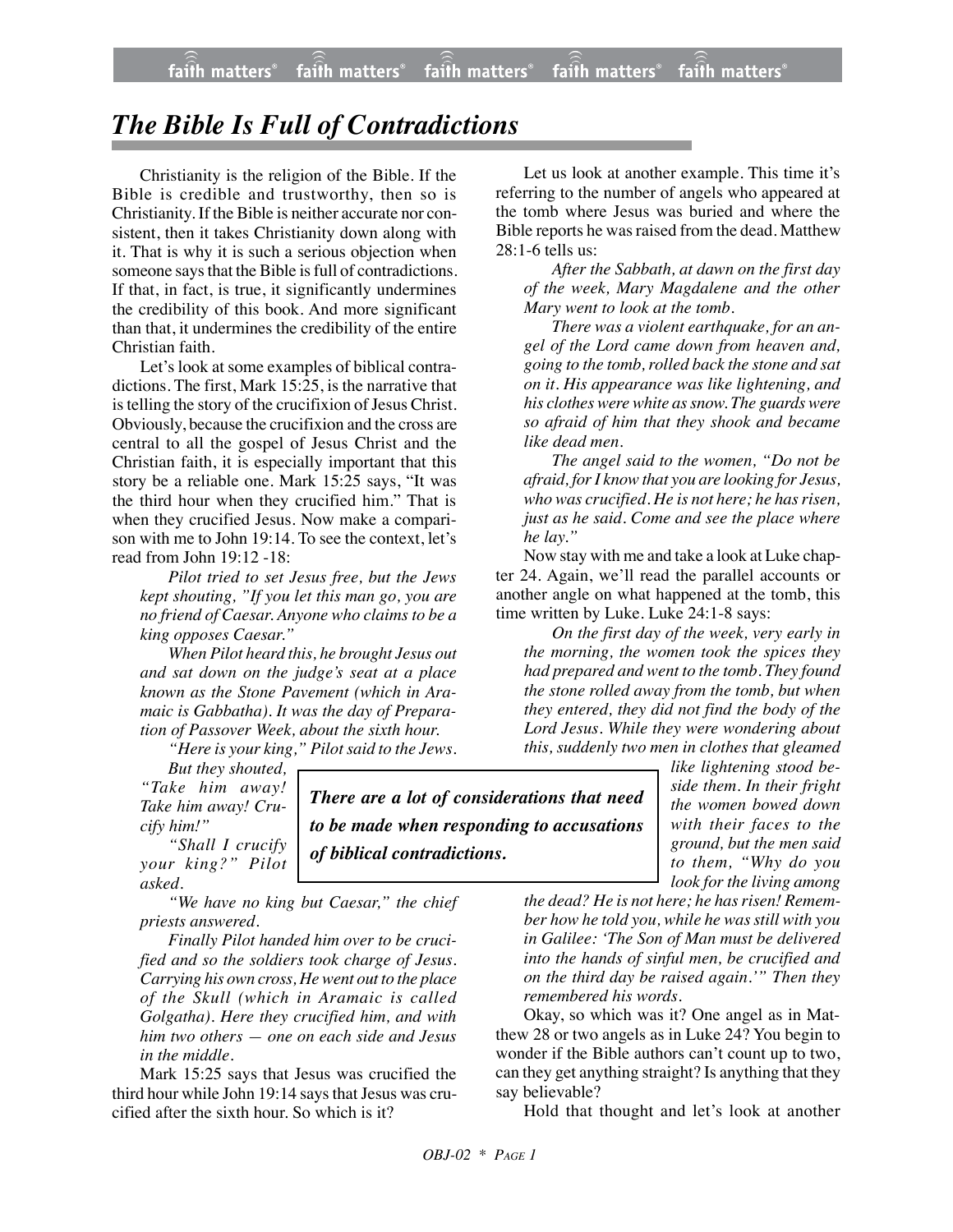example. The third example is rated PG-13 for it describes the very violent death of Judas Iscariot, the follower of Jesus who betrayed him to the authorities so Jesus could be tried and crucified. The first account of Judas' death appears in Matthew 27:3-7:

*When Judas, who had betrayed him, saw that Jesus was condemned, he was seized with remorse and returned the thirty silver coins to the chief priests and the elders. "I have sinned," he said, "for I have betrayed innocent blood."*

*"What is that to us," they replied? "That's your responsibility."*

*So Judas threw the money into the temple and left. Then he went away and hanged himself.*

*The Chief Priests picked up the coins and said, "It is against the law to put this into the treasury, since it is blood money." So they decided to use the money to buy the potter's field as a burial place for foreigners.*

One last place to look is the comparative story written by Luke in Acts 1:18-19. This is the R-rated account of Judas' death:

*(With the reward that he got for his wickedness, Judas bought a field; there he fell headlong, his body burst open and all his intestines spilled out. Everyone in Jerusalem heard about this, so they called that field in their language Akeldama, that is, Field of Blood.)*

What do you do if you are the medical examiner for the city of Jerusalem and have to write a cause of death on his death certificate? Do you put that he hung himself, or do you put that he fell down and that his insides were torn open?

There are a lot of considerations that need to be made when responding to accusations of biblical contradictions. Let us look at two of them. The first one is to recognize that differences aren't necessarily contradictions.

There is a rule of logic called *The Law of Non-contradiction* that says that something cannot be true and not true at the same time. That would be contradictory. Another way to say it is that something can't be Object A and not Object A at the same moment. You can't have two identical assertions that are opposite to each other.

However, there may be differences in description without contradiction. We all live with that all the time. One day I made an appointment to have lunch with a man that I had gone to graduate school with and had not seen for a long time. We planned to meet at a well-known restaurant for lunch at noon. I got there in time, got a table and waited for over an hour, but he didn't show up. I finally decided this shouldn't be a total waste so I ordered lunch and ate by myself. Several weeks later someone said to me, "I hear you stood up Keith for lunch." I insisted that I was the one who had been stood up. I was sufficiently bothered that my character was being impugned that I got on the telephone and called him up and said, "What's the deal? I was at the restaurant in Bloomington on time. You didn't show up and now you're telling people that I stood you up for lunch." He said, "Bloomington? I was at the restaurant in St. Louis Park at noon just as we agreed." So, he was in one place and I was in the other place and both of us were saying we'd been stood up. What seemed to be a contradiction was actually a difference.

The same thing is a frequent issue in courtroom testimony. Just because there are differences in statements that are made by alternate witnesses does not necessarily mean that one is lying or that what both of them say is untrue. It is the responsibility of the judge, the attorneys and the jury to seek to reconcile those differences and to understand exactly what happened. Keep that consideration in mind when looking at accusations of contradictions in the Bible.

The second consideration is simply to give the Bible a fair chance. When I have had people say to me that the Bible is full of contradictions, I have responded typically with two questions:

"Have you read the Bible?"

"What are the contradictions that you are talking about?"

I'm not trying to give the impression that there are not issues within the Bible that are sometimes difficult to understand or statements that can be difficult to reconcile. However, at least in my experience when I've asked those questions, most of the people that have claimed there are a lot of contradictions in the Bible have admitted to me that they have never read the Bible and have been unable to sight any contradictions as an example of what they thought. That is simply not fair. It is certainly okay to have doubts and to accuse the Bible of having errors, but it is not fair to make those accusations without first reading the Bible, without knowing what those alleged contradictions are and without giving a fair chance for a reasonable response.

What does it mean to give a fair chance? Well, it certainly means reading the Bible. It means interpreting the Bible the same way that we would interpret any other book or any other piece of literature — recognizing that poetry has to be understood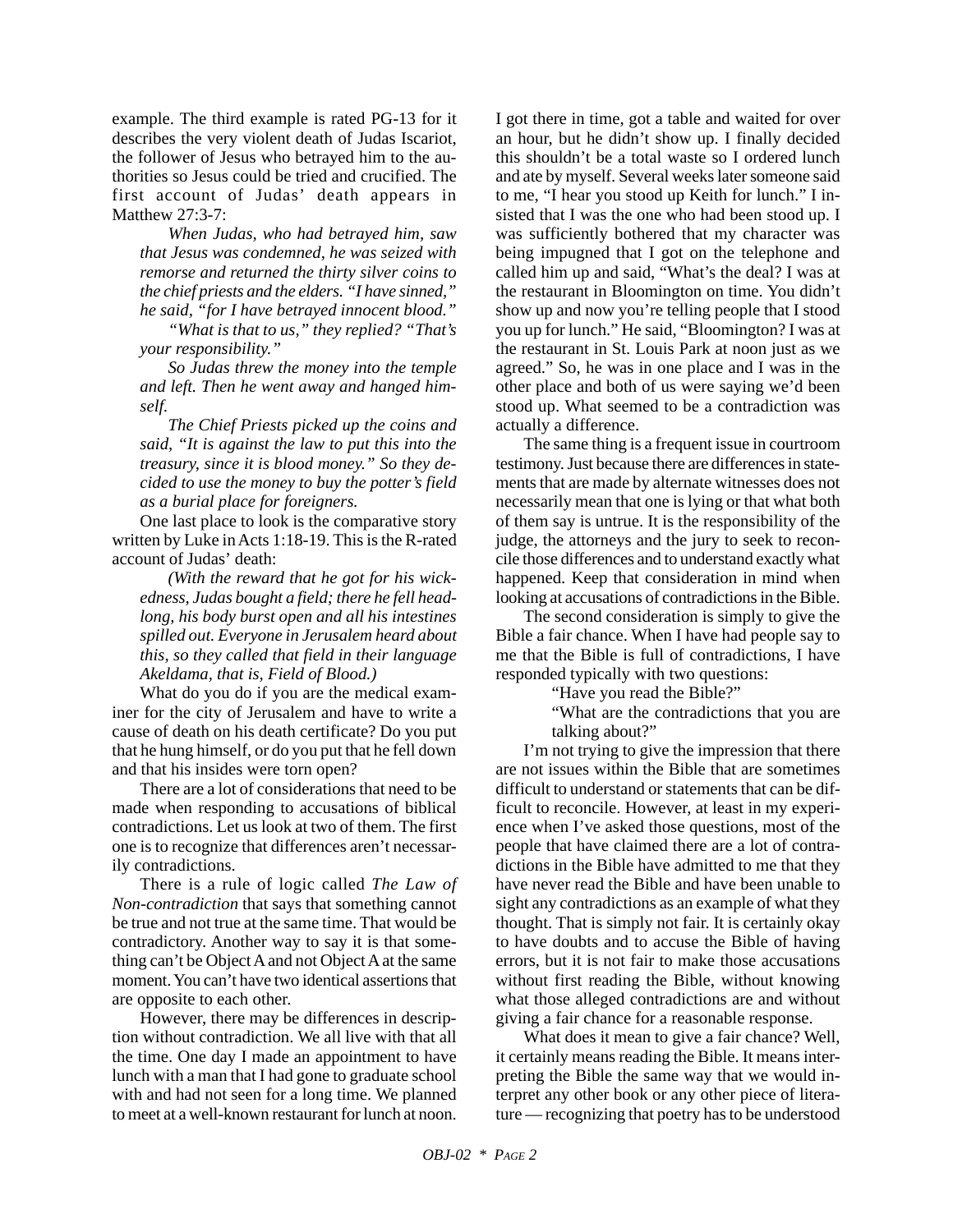as poetry, that history has to be understood as history, that speeches have to be understood as speeches. Giving the Bible a fair shot is also to acknowledge that the Bible was written a long time ago, by forty different authors, over a span of thousands of years and that the Bible that we read has been translated into English from Hebrew and from Greek and a little bit from Aramaic. To give it a fair chance is to understand that things may not have been communicated as clearly to us as we would choose for them to be communicated. That may require us sometimes to do some extra digging and to give some extra effort.

To give the Bible a fair chance means that we listen with an open mind to explanations of contradictions that may not be contradictions at all — that in fact may be instead simply differences. Giving a fair chance means that we put forth at least a reasonable effort to not exaggerate seeming contradictions but at least look for ways of understanding them so those statements can be reconciled. I think that is the fair chance that we would give to other people and to other writings.

With these two considerations in mind, that differences and contradictions are not the same thing and the need to give the Bible a fair chance, let's go back to the three examples that we read earlier. In Mark 15:25 we read that Jesus was crucified "the third hour." John 19:14 says that it was "about the sixth hour" when the trial before the Roman Governor of Pilate was ended. How do we compare and reconcile the two?

First of all, John says that it was about the sixth hour. He didn't set a precise time. It was an estimate, except I'm not sure that helps very much because an estimate that is three hours different is a significant variance. It may be more helpful to understand that there were different ways of

calculating time in 1<sup>st</sup> century Palestine. For example, in terms of talking about what hour it was, the Jewish tradition was to start with sunrise which is a logical approach. When Mark talks about the third hour, if the Jews were calculating that sunrise is about 6:00 a.m., that would mean that the crucifixion of Jesus took place at 9 a.m. in the morning.

The Romans, however, calculated the beginning of the day the same way we do now in the United States, at midnight, not at dawn. When John says that the trial ended about the sixth hour it is certainly reasonable that the arrangements to go from the trial to the crucifixion could take up to three hours or bring us from 6 a.m. to about 9 a.m.. Then let's also allow for the fact that these people did not have watches, much less digital ones, and that they had to estimate time by the sun. They did have sundials, however, but you would have to go and find the sundial to find exactly what time it says. They would commonly talk about a whole block of time by one number. They might refer to the block of time from 6 a.m. to 9 a.m. as the 6:00 time hour or from 9 to noon as the 9:00 block of time. When you start putting those pieces together, then you see that it may not be as great a variance as it seems to be. It's possible that Mark referred to the morning block by 9 a.m. while John referred to the morning block as "about noon."

How does that compare to what we do? Suppose I were to ask you when did Princess Diana die in a car crash? You might say, "That happened Saturday night, because I remember. I was just about ready to go to bed, we were watching this TV show, and they interrupted and a news flash came on and then we switched to a news channel. We followed it all the way to the point that the announcement was made late Saturday night. I will always remember when it happened." Now if you have a conversation with someone from Paris or London and you'd ask, "When did Princess Diana die?" the answer would be, "Sunday morning. I remember

*When I have had people say to me that the Bible is full of contradictions, I have responded typically with two questions: "Have you read the Bible?" "What are the contradictions that you are talking about?"*

someone waking me up with a telephone call and saying, 'Turn on the television and see what has happened.'" So which was it? Did she die Saturday night or did she die Sunday morning? The difference was in the time zones.

If we recognize that there are different

ways to calculate time, it is only fair to allow Mark and John in their context to also do it and to report appropriately something that may be different but is not necessarily contradictory.

But what about the apparent contradiction between Matthew and Luke about the number of angels at Jesus' tomb? Matthew 28 tells about there being one angel at Jesus' tomb and Luke 24 says that there were two angels. However, talking about one doesn't mean that there weren't two.